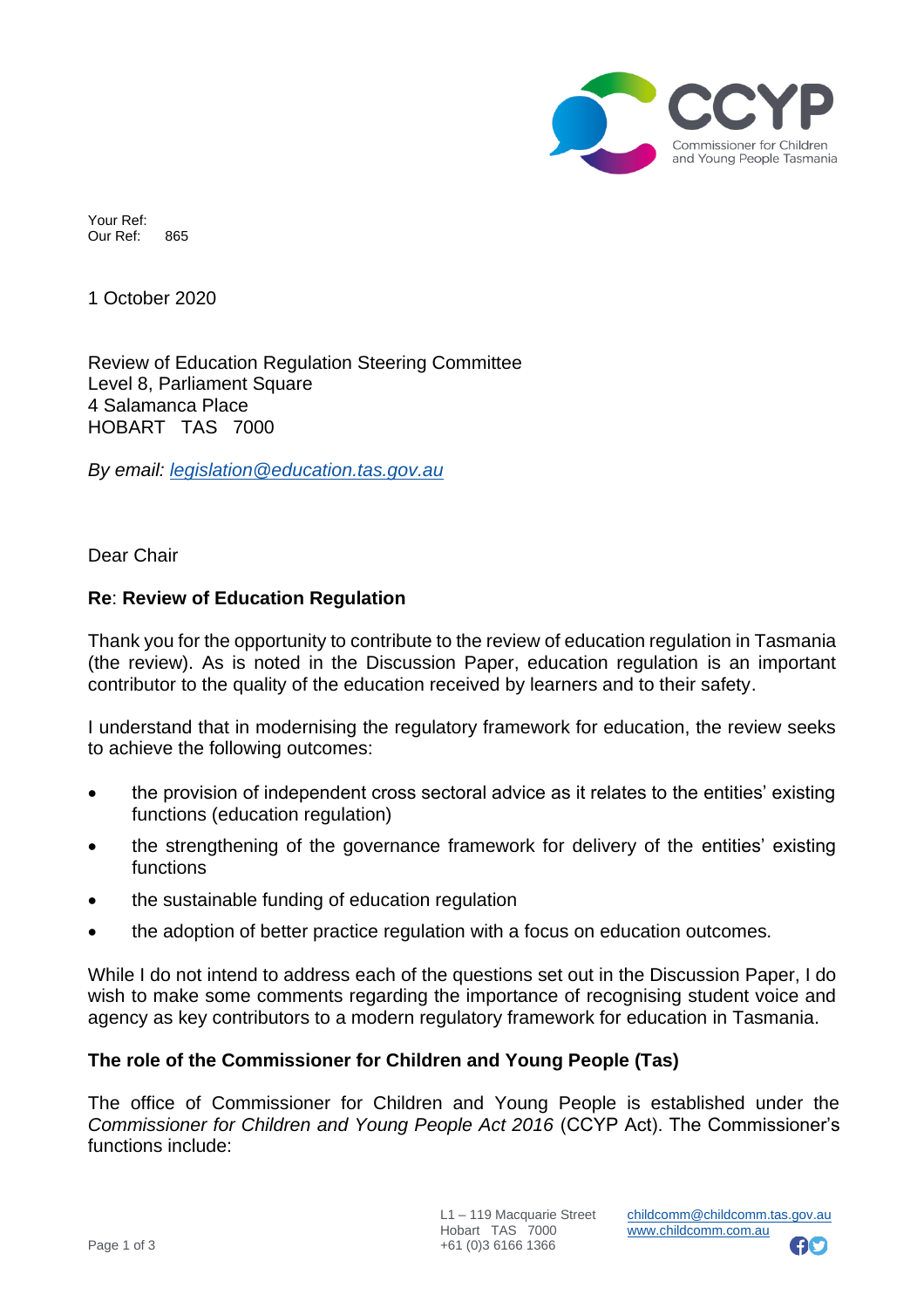

- (a) advocating for all children and young people in the State generally;
- (c) researching, investigating and influencing policy development into matters relating to children and young people generally;
- (d) promoting, monitoring and reviewing the wellbeing of children and young people generally;
- (e) promoting and empowering the participation of children and young people in the making of decisions, or the expressing of opinions on matters, that may affect their lives;
- (f) assisting in ensuring the State satisfies its national and international obligations in respect of children and young people generally; and
- (g) encouraging and promoting the establishment by organisations of appropriate and accessible mechanisms for the participation of children and young people in matters that may affect them.

In performing these and other functions under the CCYP Act, I am required to:

- do so according to the principle that the wellbeing and best interests of children and young people are paramount; and
- observe any relevant provisions of the United Nations *Convention on the Rights of the Child* (UNCRC).<sup>1</sup>

Two of the four general principles of the UNCRC that guide my work inform my comment on the review of education regulation:

- The child's **right to have their best interests taken into account** as a primary consideration in all actions and decisions that affect them (Article 3 CRC).
- The child's **right to have a say** in all matters affecting them and for their views to be taken into account (Article 12 CRC).

## **Comment**

Respect for the right of the child to be heard in the context of education is fundamental to their right to education. This means that children and young people must be provided meaningful opportunities to influence their education including, in my view, by having a voice in the system which regulates it. As the Discussion Paper acknowledges, education regulators need to be accountable and transparent to those they regulate - including learners.

In my opinion, an education regulatory framework capable of delivering positive outcomes for children and young people must include processes through which their voices are heard and they are able to influence continuous improvement of the system.

<sup>1</sup> CCYP Act, s3(1); UN *Convention on the Rights of the Child* (CRC) 1989, (resolution 44/25), opened for signature 20 November 1989, entered into force 2 September 1990, <https://www.ohchr.org/en/professionalinterest/pages/crc.aspx>